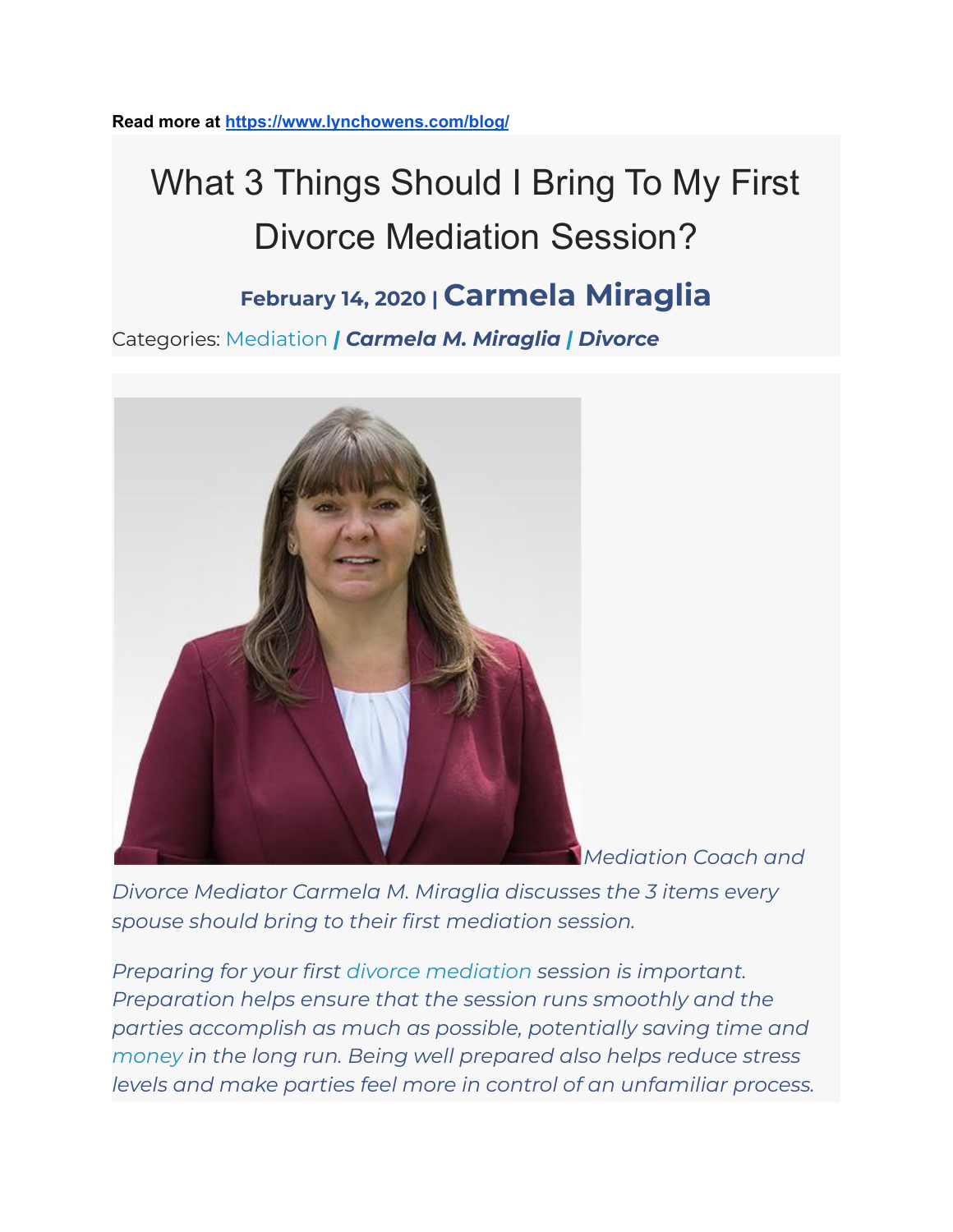*Here are three items you can bring to your first session to assist your mediator and yourself.*

#### *1. Bring a Rule 401 Financial Statement*

*Massachusetts law requires divorcing spouses to file a [Rule](https://www.lynchowens.com/blog/2017/march/preparing-financial-statements-in-massachusetts-/) 401 Financial [Statement.](https://www.lynchowens.com/blog/2017/march/preparing-financial-statements-in-massachusetts-/) In many divorce mediations, the single most helpful action spouses can take is bringing completed Financial Statements to the first session. It can also be helpful to bring a recent paystub or your last year's W-2, along with a list of assets and liabilities, to provide the mediator with more basic information about your family's finances. Much of the first mediation session is centered on gathering information and logistics. While the mediator will typically begin by telling the parties how [mediation](https://madivorcemediators.com/ufaqs/how-does-it-work/) works, talk will soon turn to setting goals for the [mediation](https://madivorcemediators.com/ufaqs/what-goals-should-i-set-before-my-divorce-mediation/) and determining how those goals can be achieved. Other than child custody and [parenting](https://madivorcemediators.com/mediating-tips-child-custody-parenting-time/) time, each spouse's goals are generally grounded in finances. The earlier the mediator can have an understanding of the marital estate - what the parties own and what each party would like to retain after the divorce the earlier he or she can begin to discuss each spouse's objectives, on the way to a successful divorce agreement. Information the mediator is looking for includes:*

- *● Mortgage information, including who is on the title to the house*
- *● Car loans, including who has title to the vehicle(s)*
- *● A list of credit cards (both marital and individual) and the balances on the cards*
- *● Bank accounts, both joint and individual*
- *● Retirement accounts*
- *● Student loan debt*
- *● Personal belongings that are worth more than a few hundred dollars*

*Most of this information is provided on the Rule 401 Financial Statements, so be sure to bring one with you to the first sessions.*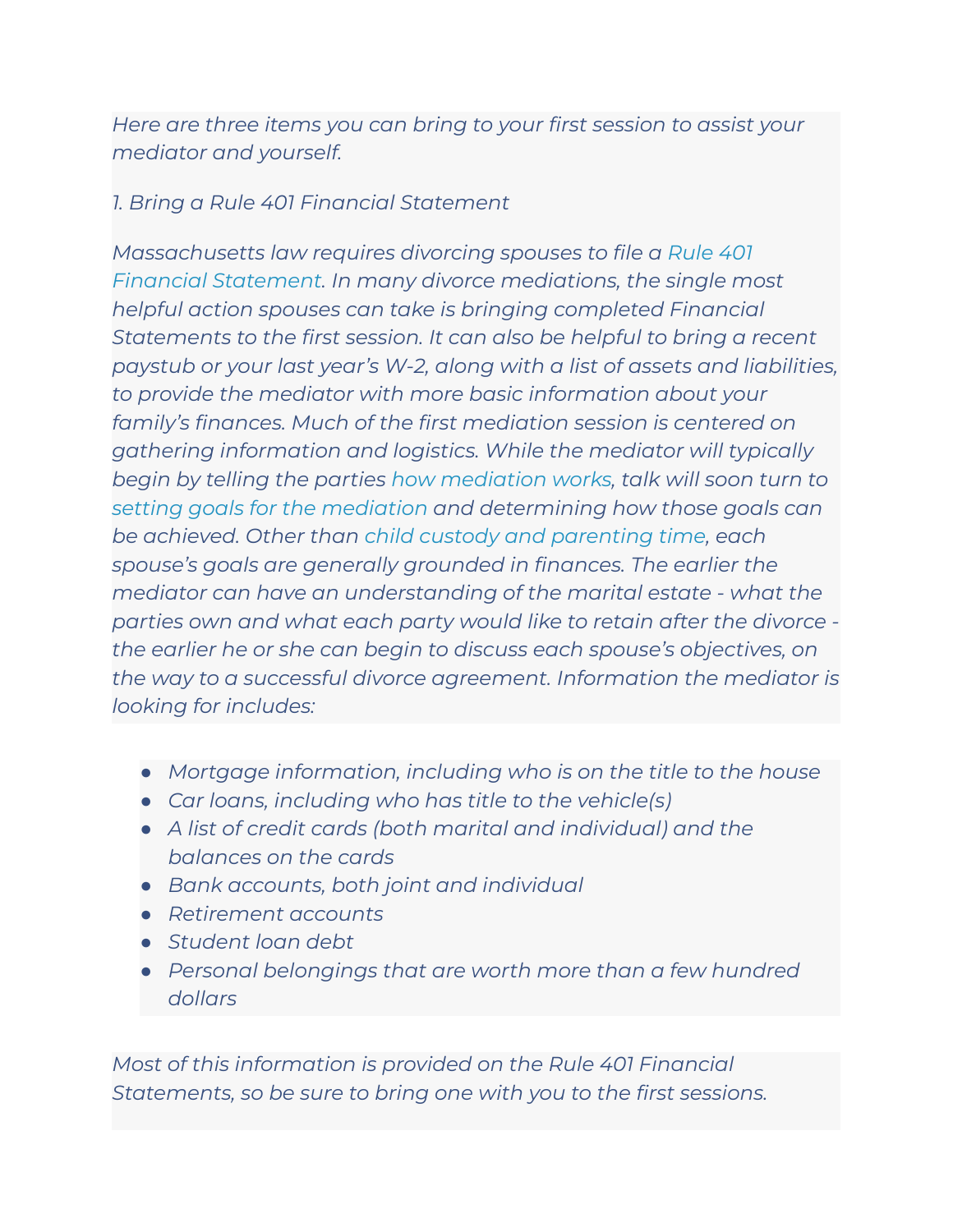## *2. A Copy of Your Child's Calendar*

*Among the biggest challenges faced by mediators is understanding the practical issues surrounding [parenting](https://madivorcemediators.com/mediating-tips-child-custody-parenting-time/) time, including each parent's work schedule and availability and the activity schedule of children. Mediators are often looking for any objective child-related information they can find to kick-start a discussion on parenting time. A simple calendar that explains when your child is home, at school, playing sports, or engaging in other activities can be surprisingly helpful to a mediator seeking to address custody and parenting time in practical terms.*

## *3. A Cheat Sheet of Your Goals and Interests, Post-Divorce*

*Lastly, it can be helpful for the mediator to hear what each party expects from the divorce at the first meeting. Many couples find that a "cheat sheet" of expectations help focus the mediation sessions on interests and [positions](https://madivorcemediators.com/understanding-interests-vs-positions-divorce-mediation/), rather than areas of [conflict](https://madivorcemediators.com/overcoming-negative-emotions-mediation-process/). A personal [list](https://madivorcemediators.com/importance-defining-goals-divorce-mediation/) of [goals](https://madivorcemediators.com/importance-defining-goals-divorce-mediation/) also serves to focus the parties on what is important to them even before the mediation begins. Going into the first mediation session with a clear financial picture and a list of goal the parties want to accomplish will lead to a more successful mediation experience.*



Need a Family Law Lawyer? Hire the Best



Need a Divorce Mediator?

**CONTACT CARMELA TODAY!** 

Carmela M. Miraglia Family Law Mediator

*Carmela is a divorce mediator and mediation coach for South Shore Divorce Mediation, with offices in Hingham, Massachusetts and East Sandwich, Massachusetts. She is also a Senior Associate Attorney for Lynch & Owens, P.C., where she specializes in divorce*